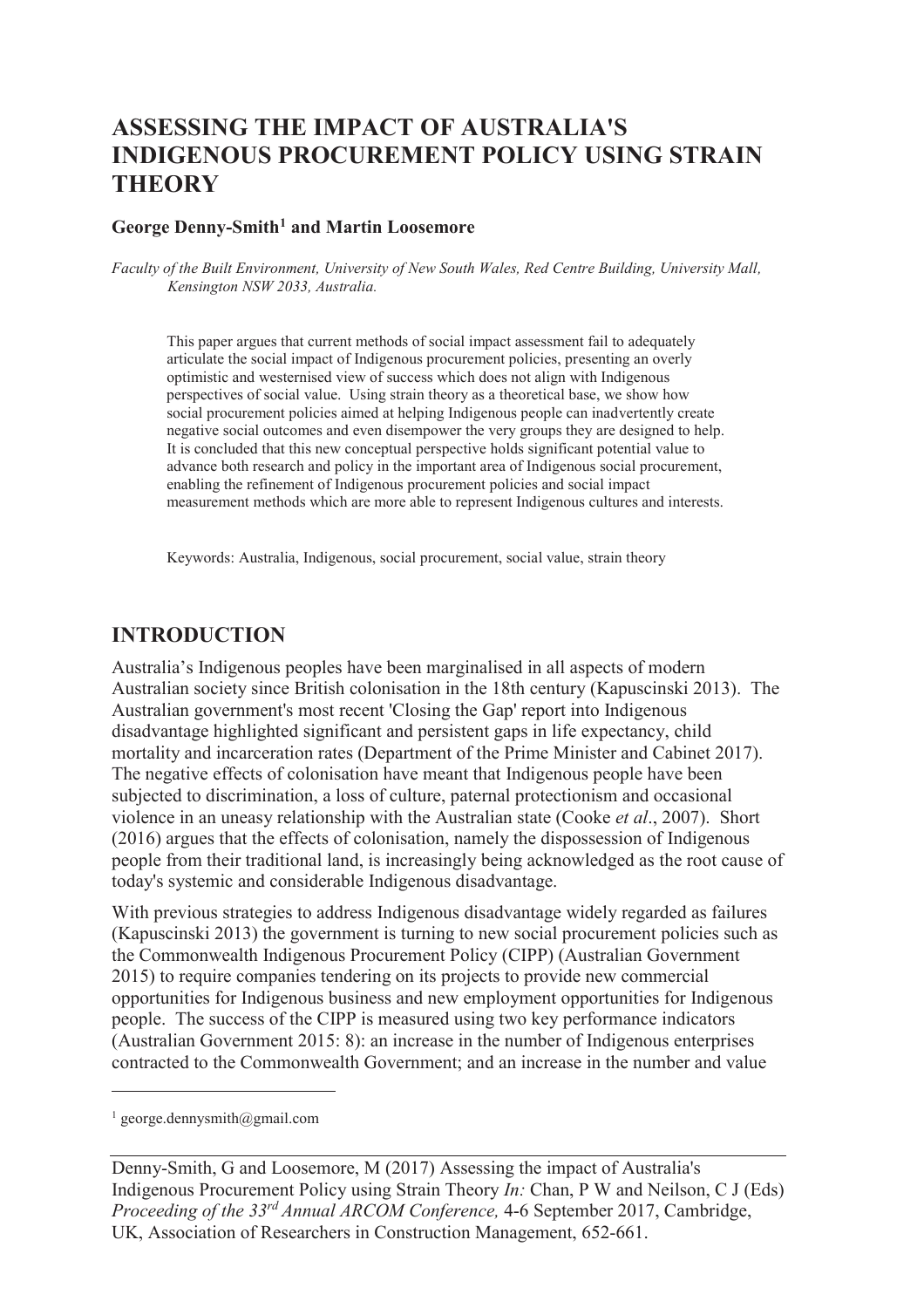of contracts awarded to Indigenous enterprises. Social procurement is an increasingly popular policy lever for government to strategically use procurement activities to create social value (Barraket *et al*., 2016), although Loosemore and Denny-Smith (2016) found that Indigenous construction businesses in Australia experience numerous barriers to entry into the construction industry, many as a direct result of traditional government procurement processes which have been designed for non-Indigenous firms.

Social Enterprise UK (2012: 11) define social value as "the additional benefit to the community from a commissioning/procurement process over and above the direct purchasing of goods, services and outcomes". This social value can take many forms such as improved income, health and well-being and reduced crime, substance abuse and incarceration, which social impact practitioners controversially attempt to measure, quantify and monetise using a variety of techniques such as social return on investment (SROI) (Arvidson *et al*., 2013, Maier *et al*., 2015). However, these definitions and techniques for measuring social value reflect a western value paradigm which ironically, often does not align with the values of Indigenous and minority groups which social procurement seeks to help (Wagland and Taylor 2015).This irony has been largely ignored in the social procurement literature, ensuring that, to many Indigenous and disadvantaged groups, social procurement policies are seen as just another reflection of inequality, a lack of voice for disadvantage groups, suppression, and, in the case of Indigenous peoples, the perpetual imposition of colonial values. To avoid this problem, the aim of this paper is to present a theoretical critique of social value measurements in order to create a new conceptual model for analysing the success of this important social procurement policy from the perspective of the Indigenous people it is meant to help. This is important in the advancement of research and policy in the area of Indigenous disadvantage, not only in Australia but in other countries with significant disadvantaged Indigenous populations such as New Zealand, South Africa, Canada and South America.

## **INDIGENOUS SOCIAL PROCUREMENT**

Social procurement involves the purchasing of goods and services from social benefit suppliers, which are organisations and businesses whose main mission is the achievement of a social purpose, or are owned by groups or people who are considered disadvantaged (Victorian Government 2010). In doing so, client's use their purchasing power to buy goods and services as well as social impact or social value (Barraket and Weissman 2009, Bonwick and Daniels 2014). Within the social procurement literature Indigenous businesses are identified as social benefit suppliers (Burkett 2014, Victorian Government 2010) and the targeted process of purchasing from Indigenous businesses is commonly referred to as Indigenous social procurement.

Australia's CIPP includes a commitment to award three per cent of all domestic Commonwealth Government contracts (including for building, infrastructure and maintenance works) to Indigenous enterprises each year by 2019-20 (Australian Government 2015: 13).The intended outcomes of the CIPP as stated by the Australian Government (2015) mirror Porter and Kramer's (2011) concept of shared value, where businesses and governments create mutually beneficial value for the stakeholders affected. For government, the intended benefit of this policy is increased Indigenous employment and the economic development of Indigenous business which encourages broader social, cultural and economic benefits to Australian society (Australian Government 2015). In particular, it is argued that a strengthened Indigenous business sector will drive financial independence and create wealth and opportunities for Indigenous Australians (Australian Government 2015). According to Gray *et al*., (2014)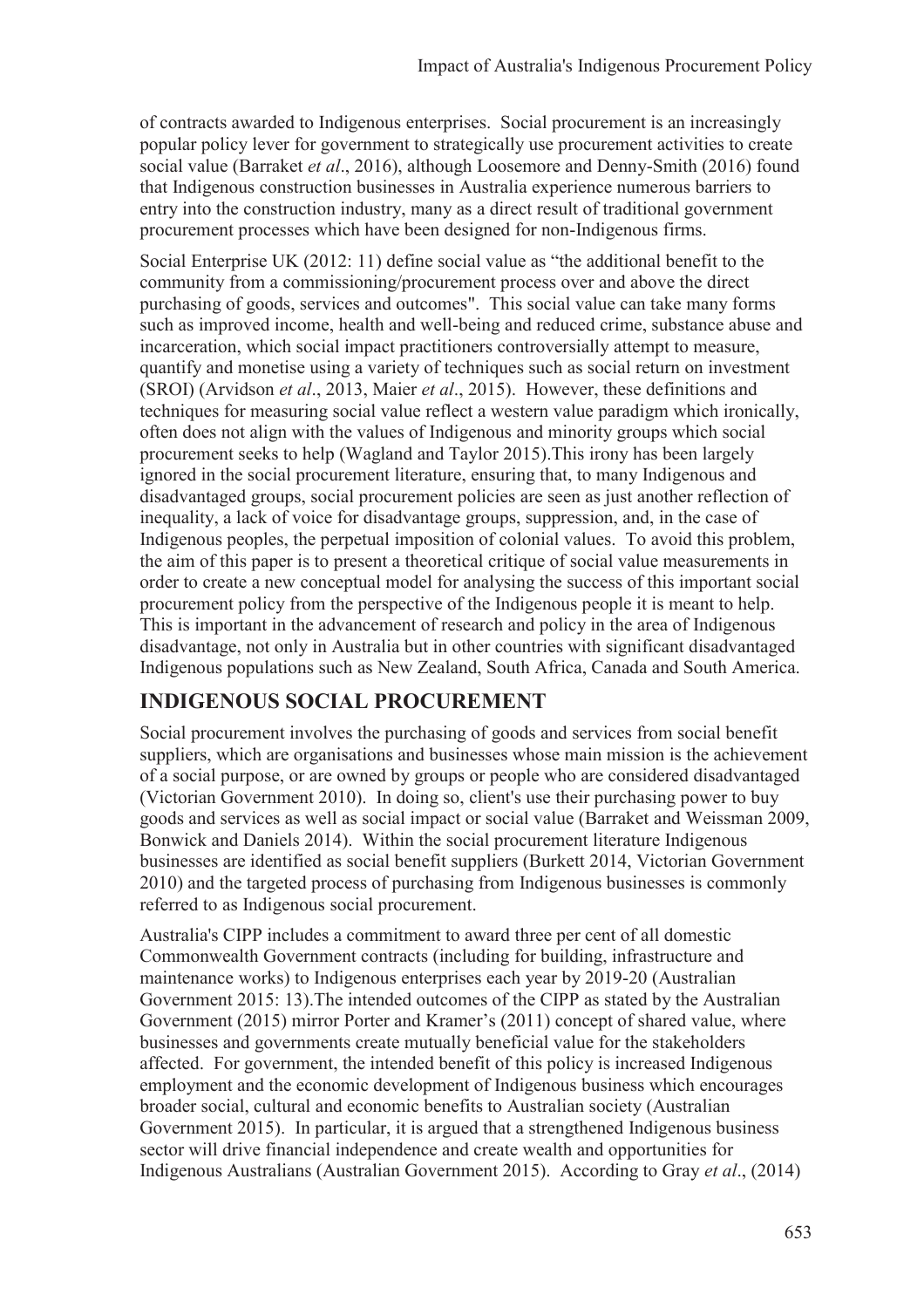the value gained to the government is broadly economic in the form of increased tax receipts from more Indigenous people engaging in the workforce, more Indigenous businesses gaining work and reduced spending on welfare, labour market, criminal justice and health programs. The value gained for increased employment of Indigenous Australians is achieved through training, financial independence, improved mental and physical health, higher rates of home ownership and lower rates of arrest and incarceration (Gray *et al*., 2014). However, despite claiming to benefit Indigenous businesses and people, government-business partnerships like the CIPP have also been criticised for pursuing a purely economic logic that ignores other forms of social valuecreation and for ignoring tensions they may inadvertently create between social and economic goals (Beschorner 2014, Crane *et al*., 2014). For example, Mah (2014) asserts that Indigenous social procurement may cause more harm than good, as Indigenous firms become complacent and overly-dependant on government contracts to the detriment of building resilience by scaling their business activities into other areas. However, as yet there has been no empirical examination of the CIPP and there is no theoretical framework to enable researchers to explore claims that policies like the CIPP are misaligned with the interests of intended beneficiaries and whether these misalignments are hidden from view by existing approaches to measuring social impact. As Parkins and Mitchell (2016) point out, social impact measurement is currently plagued by a lack of theoretical and conceptual guidance.

## **CURRENT APPROACHES TO MEASURING SOCIAL IMPACT**

Haski-Leventhal and Mehra (2016) found that there is no widely accepted methodology for measuring social value. Vik's (2016) literature review found that the most dominant approach to measuring social value by both governments and organisations is SROI. SROI is an approach which seeks to attach a monetary value to social, economic and environmental impacts, ultimately producing a single ratio which reflects the relative costs and benefits of a social program, policy or intervention (Nicholls *et al*., 2012). Bridgeman *et al*., (2016) used SROI to demonstrate the commercial, social and economic impacts of the Construction Youth Trust's Budding Brunels program in construction and argue that the flexibility of this approach allows it to be applied to different situations. However, critics of SROI such as Tuan (2008), Arvidson *et al*., (2013) and Maier *et al*., (2015) raise a number of concerns with this approach to measuring social value which are relevant to an Indigenous context.

The concerns expressed by Arvidson *et al*., (2013) centre on the short-term nature of a SROI assessment, challenges in valuing items that are intrinsic or intangible, failure to capture the social value of personal utility, and the monetisation of outcomes. Maier *et al* (2015) and Gibbon and Dey (2011) raise numerous concerns about SROI which include: the over-simplicity of producing a single figure SROI ratio which cannot be compared across different programs; the subjective nature of valuing different impacts; the high costs and resource needs of analysis which significantly determine the outcome; the lack of reliable impact data and standardised methods for collecting it; the utilitarian notion of SROI that the correct action is the one that maximises utility but does not consider motives or compassion behind any action; and the application of coefficients to compare different organisations with different starting points, which raises ethical questions over who sets the coefficient and by what means.

The last two criticisms of Maier *et al*., (2015) are especially relevant in an Indigenous context since they recognise the inherent power imbalances attributed by society to different groups and how these can be translated into measures of social value. As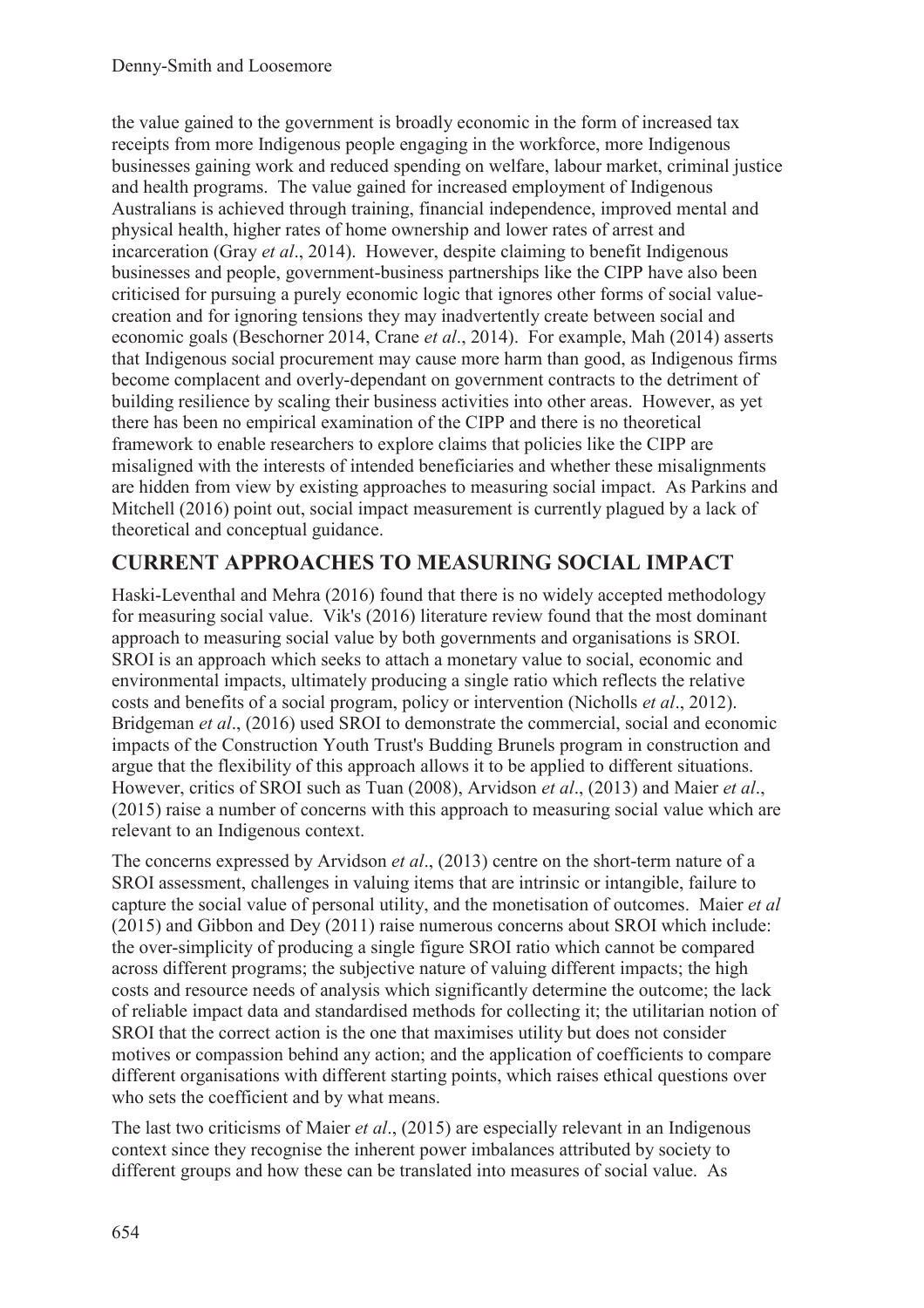Mulgan (2010) notes, social value is a subjective term which means different things to different stakeholders. This means that the results of an SROI assessment may not mean the same thing, in terms of social value, to Indigenous people. Dey and Gibbon (2017) have called for impact reporting that uses less ambitious and more meaningful and reliable data and metrics. As Clifford *et al*., (2014) argue, financial proxies and indicators, like those used in the CIPP, should only be used if they add value to the key stakeholders' viewpoint. Altman (2004) argues that economic development for remote Indigenous communities cannot be understood unless we recognise the relative importance of traditional cultural activities. Wagland and Taylor (2015) contend that the approach of Indigenous culture to money challenges mainstream Australian societal norms. For example, where mainstream Australian figures may see a value of more money spent on Indigenous enterprise as worthwhile if it creates employment (the primary intended outcome and success criteria of the CIPP), Indigenous groups may view this as a negative outcome if they are required to leave traditional lands and communities to get a job. Furthermore, Price *et al*., (2012) found that, although in recent times there has been much insight generated with regard to carrying out research among Aboriginal groups, there is still a lack of evaluation methodologies that are relevant to Indigenous Australians.

While many criticisms have been levelled at SROI, other common approaches to measuring social impact can also be criticised from an Indigenous perspective. Muir and Bennett (2014: 33) provide an overview of some contemporary approaches to impact measurement from the perspective of organisations undertaking initiatives to create social change. For example, Muir and Bennett's work describes: Results Based Accounting (RBA) which tracks an organisation's performance at macro and micro levels by developing and integrating outcomes throughout a program rather than as-hoc surveys for evaluations; Integrated Reporting (IR) which demonstrates the linkages between an organisation's strategy, governance and financial performance and the social, environmental and economic context in which it operates with an emphasis on program outcomes; Social Accounting and Audit (SAA) which emphasises accountability by establishing a framework for ongoing monitoring, evaluation and accountability to internal and external stakeholders. However these approaches are designed to help organisations integrate performance and accountability into their business strategy, and while stakeholders are mentioned in these methods it is not clear if they involve a combined assessment of beneficiaries and program proponents. Loosemore and Higgon (2015) contribute to this discussion, providing a summary of various tools and techniques that can be used to measure social value, the most common of which include: Costbenefit Analysis (CBA); Cost-effective Analysis (CEA); Social Impact Assessment (SIA); Social Accounting and Auditing (SAA); Social Return on Investment (SROI); shared value; Value Chain Analysis (VCA); and Benefits Realisation Management (BRM).

While the above common approaches are appraised to a degree, they are also not without their own criticisms. As a traditional economic tool CBA provides a ratio of benefits accrued against costs incurred. However, the difficulties associated with placing a monetary value on intangible items and calculating impacts that occur over a long period of time are the main criticisms of this method (Mulgan 2010). While SAA encompasses a whole-of-organisation approach improve monitoring and reporting systems to account for social impact, this method is also critiqued for quantifying intangible items and being internally focused due to its auditing aspect (Loosemore and Higgon 2015). BER evaluates impact compared to available resources and reports on performance by judging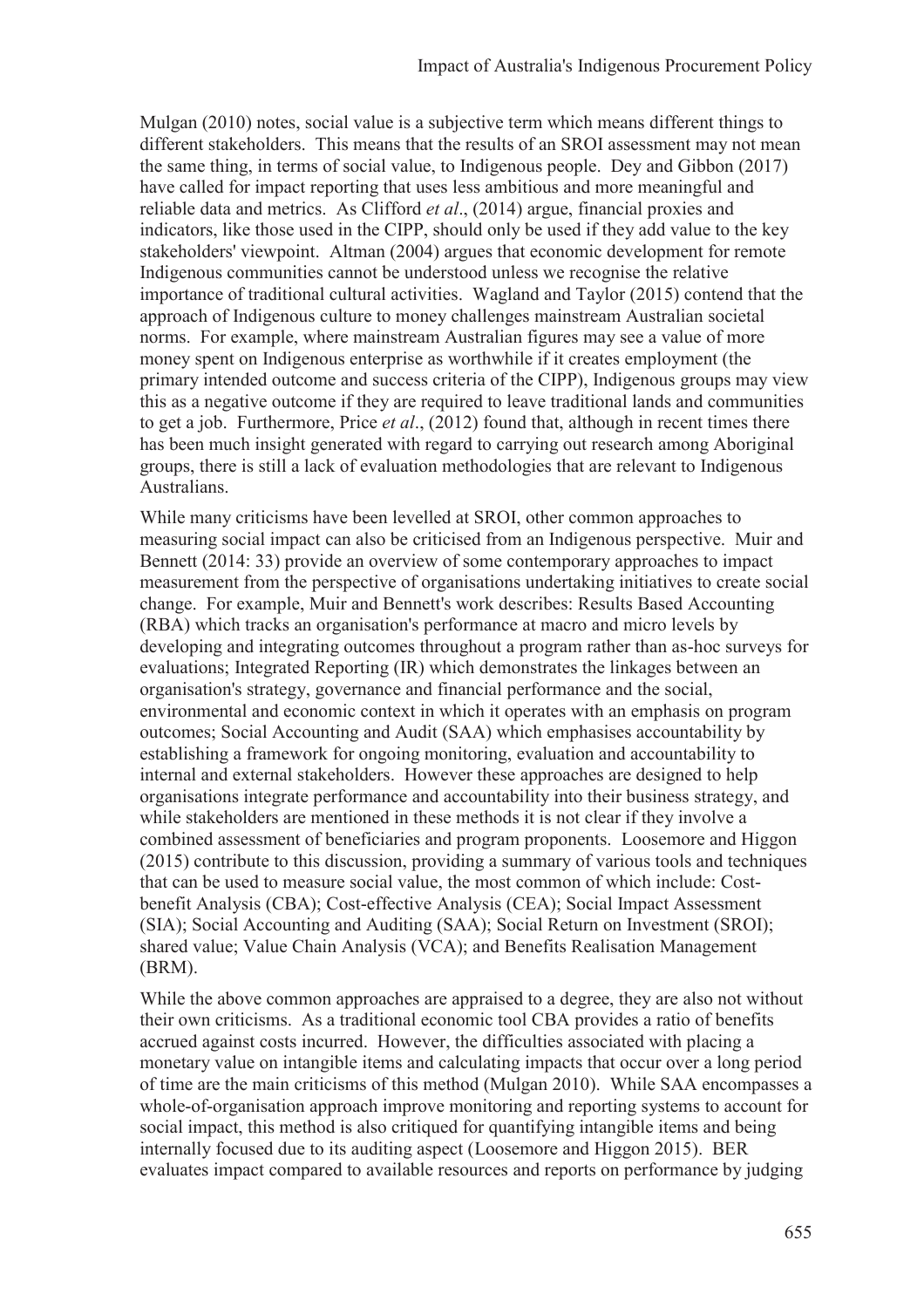units to other peer units. Unfortunately, such an approach would not account for the diversity of Indigenous Australia discussed by Altman (2004), making cross-comparisons difficult or impossible. While Loosemore and Higgon (2015) promote CEA as an alternative analysis to compare relative costs of two or more initiatives, the nature of its title implies the evaluation of how costs are being used. Further, Kahn *et al*., (2002) note that CEA shows if a program is cost-saving or cost-effective, and question why a program should show cost-effectiveness just to show it is worthwhile or needed. VCA identifies weak points in an organisation's supply chain and allows managers to eliminate or reform them (Loosemore and Higgon 2015) but is not clear on how this is able to demonstrate social impact of a program like the CIPP as it is conducted by managers of an organisation seeking to report on the social value they are creating without input from the beneficiaries of their organisation's activities. BRM is potentially useful as it measures the benefits of an activity to stakeholders using measures defined as important by them but would require a modified approach as the current benefits proposed by the CIPP are different to values demonstrated by Indigenous Australians. SIA guidelines have been criticised for being too generalised and lacking in meaningful development since first being developed in the 1990's (Wong 2014), indicating SIA may not capture data on a beneficiary population if not designed correctly.

In summary, the majority of current approaches to impact measurement favour the value of input costs and outputs because of the considerable complexity of measuring social value based on impacts and outcomes (Barraket and Weissman 2009). Within an Indigenous Australian context, existing program frameworks used to evaluate various Indigenous programs are mainly criticised for: being too generalised across various and different communities and contexts; being conducted by outsiders who attempt to engage on a short, one-off basis and arrive with a pre-determined agenda to extract specific data without prior consultation; and occurring without seeing any change or improvement causing evaluations to be perceived as coming from outside the community's interest and control and based instead on an external agenda such as seeking to know that project funds have been well spent (Price *et al*., 2012). Further, focusing on output data, such as those used by the CIPP in its KPIs, avoids the engagement of local communities and subsequent identification of new issues considered critical by the community (Price *et al*., 2012). There is thus a need for a new method that considers an Indigenous Australian viewpoint to measure impact data that is both relevant and appropriate.

### **APPLYING STRAIN THEORY TO MEASURING INDIGENOUS SOCIAL VALUE**

The above review shows that current approaches to social impact fail to consider Indigenous perspectives on what constitutes social value. It also identifies a need to adapt existing measurement frameworks to take account of Indigenous people's perceptions of social value and the potential unintended, and as yet un-researched negative impacts which Indigenous social procurement policies might cause. To this end, theories of value are useful since they may explain why people make trade-offs that are required to engage in employment, which is the primary goal of the CIPP.

Theories of value can be traced back to the early work of Schumpeter (1908), who proposed that society, as a collective community, determines value and not individuals. Thus, Indigenous social values may be represented by the values and goals of the wider Indigenous community. Roos' (1973) work took a similar approach to explore societal goals, arguing that societies are similar to organisations and that, just as an organisation's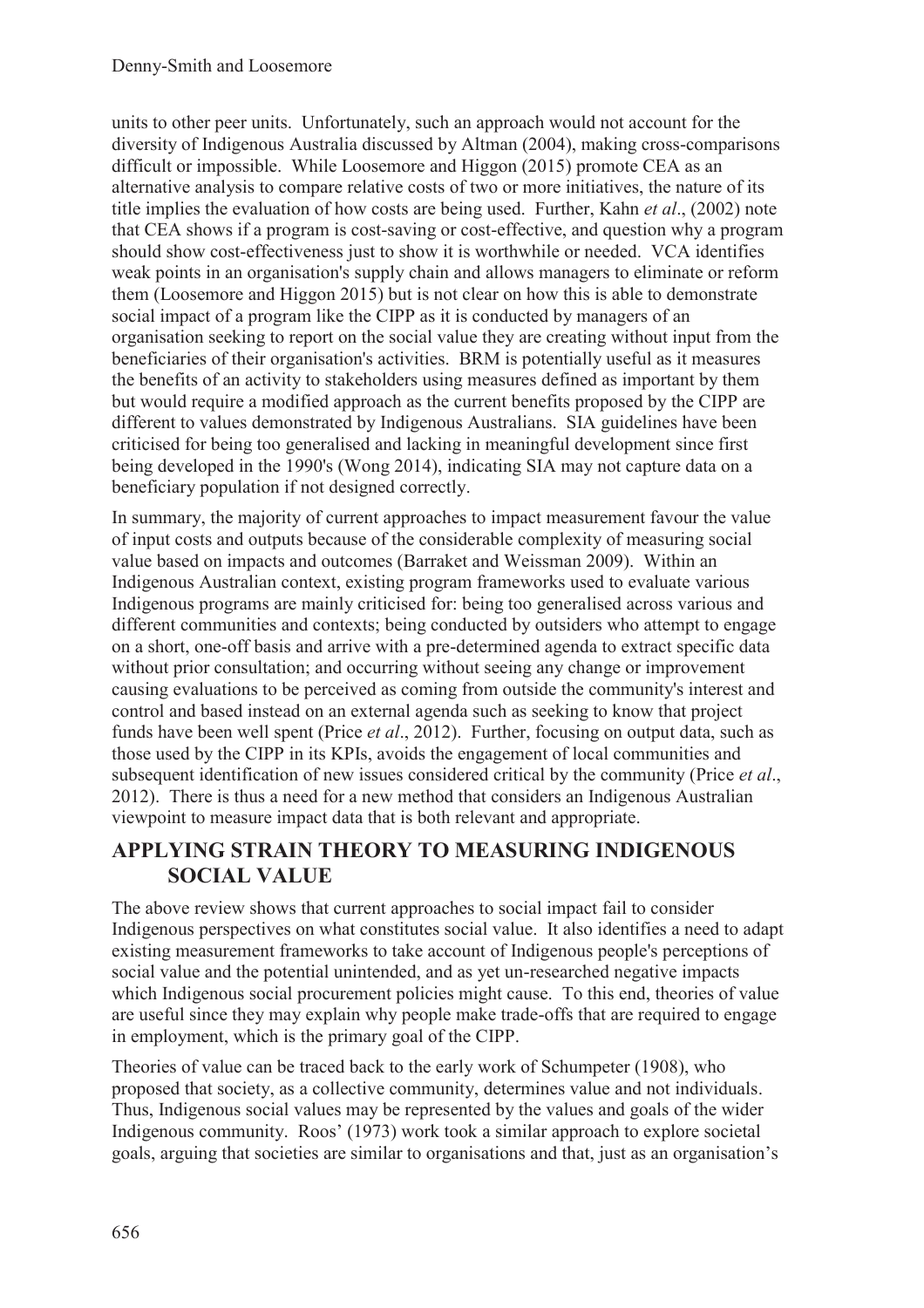goals are driven by the designs of its owners, so too are the goals of a society driven by those in power within that society (Roos 1973).

A number of works within the Indigenous literature provide variables which may be included in a refined, more culturally relevant impact measurement framework. For example, Short (2016) notes Indigenous Australians' spiritual attachment to the land. Furthermore, the Secretariat of National Aboriginal and Islander Child Care (SNAICC 2017) notes: the importance of family; the land and spirituality; social structure; social relationships; and Aboriginal autonomy. Hampton and Toombs (2013) link Indigenous identity to cultural and social identity, where Indigenous identity is closely linked with the geographic area (Indigenous 'country') on which it emerged. Williams (2007) categorises three core Indigenous values of autonomy, collectivism and spirituality supplemented by subsidiary values that work in unison to reinforce their meaning and importance.

While conceptually useful for identifying criteria that can be incorporated into social impact measurement frameworks to better reflect how Indigenous societies collectively perceive social value, good practice social value measurement also requires the consideration of negative impacts and counterfactuals such as displacement (opportunity costs for those involved) and 'substitution' (losses for others who might have missed out) (Nicholls *et al*., 2012). To this end, Merton's (1957) strain theory is potentially useful as a complementary framework to social value theory. Based in sociology and criminology, and used to conceptualise and explain deviant behaviour, strain theory argues that when society puts pressure on individuals to achieve socially acceptable goals who do not have the means to achieve them, a social 'strain' is created which leads individuals to pursue illegitimate means to achieving these goals. While this theory has mainly been applied in criminology to explain illegal behaviour, it is also a potentially useful and innovative paradigm to explain the potentially unintended negative impacts associated with the CIPP. For example, in imposing western social pressures on Indigenous people to conform with mainstream Australian society's expectations to get a job and integrate into 'normal' society, strain theory suggests that the CIPP could inadvertently create a strain in Indigenous people which could negatively impact on their society at both an individual and community level. For example, to get a job an Indigenous person may have to move away from the land and communities which the Indigenous literature indicates they value highly.

Merton's (1957) strain theory argues that society and culture have culturally acceptable goals (such as getting a job and economic wealth) to achieve through institutionalised means (such as a university degree or formal employment, or formal policies like the CIPP). Institutions are formal and informal rules and procedures which govern social behaviour, and formal institutions like the CIPP are disseminated and enforced through official channels like regulations and law (Helmke and Levitsky 2004). According to strain theory (Figure 1), individuals conform when they accept society's goals and the socially approved means of achieving them. For example, a person who accepts that their culture expects them to work and accepts the institutional opportunities available through the CIPP would display conforming tendencies according to strain theory. Innovation is the result of accepting societal goals and a lack of opportunities to reach them, leading individuals to use unconventional means to attain approved goals. An individual who accepts society's expectations to get a job but rejects that the CIPP provides the required institutional opportunities to do so may then innovate and create their own way towards achieving society's goals. Where societal goals are rejected but institutional means are accepted ritualism occurs and individuals work towards less lofty goals through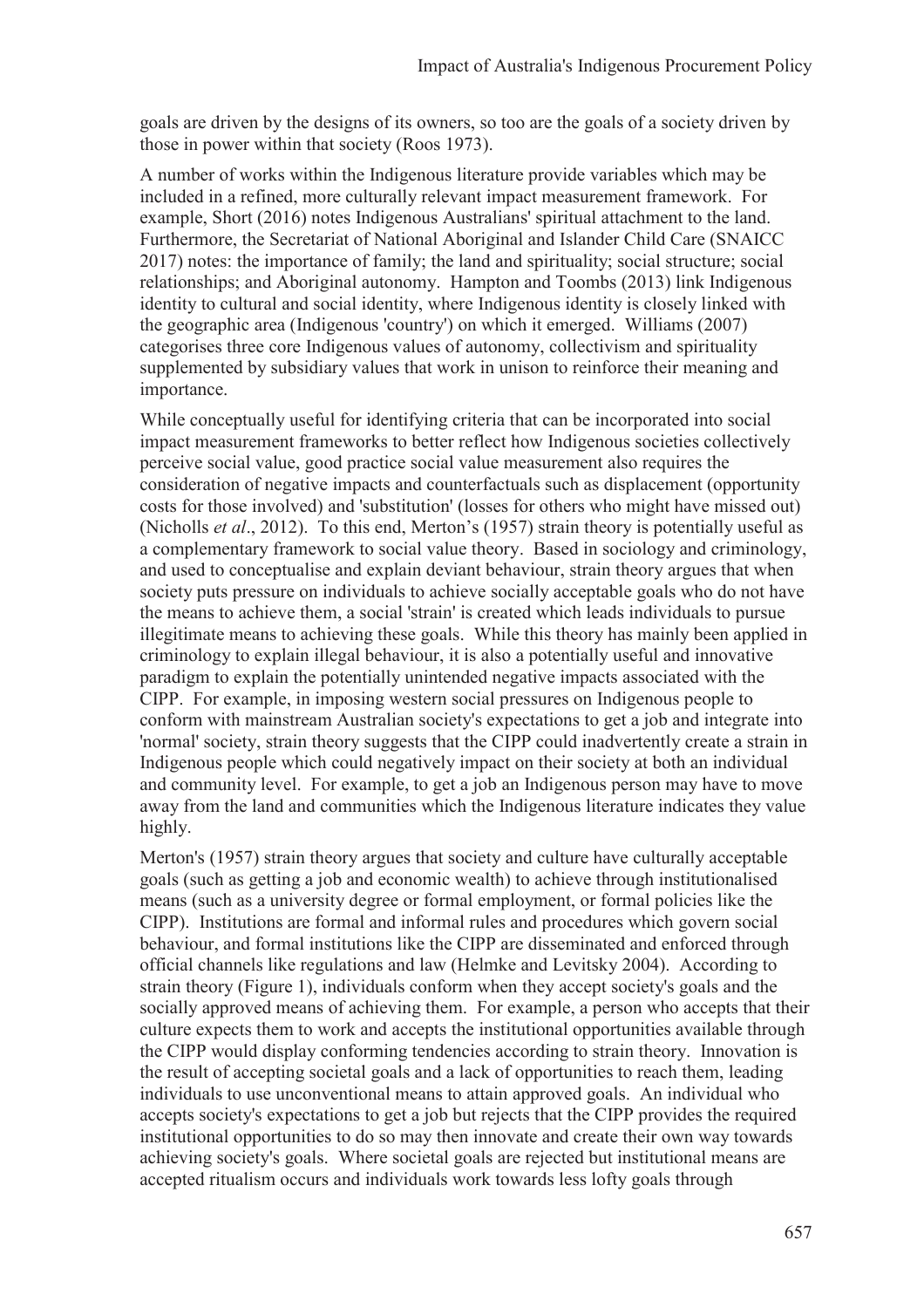acceptable means. In this instance someone would reject society's goals but accept that the CIPP is the only viable institutional opportunity available and be an unwilling participant (they may show up for the sake of showing up). If both social goals and institutional means are rejected individuals retreat and may choose to cut themselves off from the world. For example, someone who rejects social expectations to work and rejects the CIPP as an opportunity to do so would remove themselves from their situation and avoid any avenues completely.

While strain theory has been criticised for assumptions that goals are universal to a society or culture (Farnworth and Leiber 1989), its value is in showing that positive social value is created when both cultural values and goals are attained through acceptable institutional means, and that the rejection of these two avenues results in negative social value. It also indicates that cultural values of Indigenous Australians must be refined through consultation and collaboration to be relevant and avoid generalisation of findings. Institutional factors to consider may include difficulties in accessing employment due to geographical location and capacity to take up employment (Altman 2004), and barriers to employment (Loosemore and Denny-Smith 2016).



*Figure 1: Adaptation of strain theory (Merton 1957) to explain the social impact of Indigenous social procurement* 

When combined with values theory, strain theory is able to inform a new conceptual approach to measuring social value from an Indigenous perspective, taking into account both the cultural relativity and the potential negative impacts of the CIPP in practice. When compared with existing social impact measurement tools such as SROI, such an approach will reveal the limitations of existing 'economic' approaches, and through a grounded theory approach (Glaser and Strauss 2009), enable us to refine the framework further to include variables which are perhaps not included in current values and strain theory literature.

## **CONCLUSIONS**

The aim of this paper was to present a theoretical critique of social impact measurements in order to create a new conceptual model for analysing the success of the CIPP from the perspective of the Indigenous people it is meant to help. It has been shown that the CIPP's current approach to determining the success of the policy is reliant on financial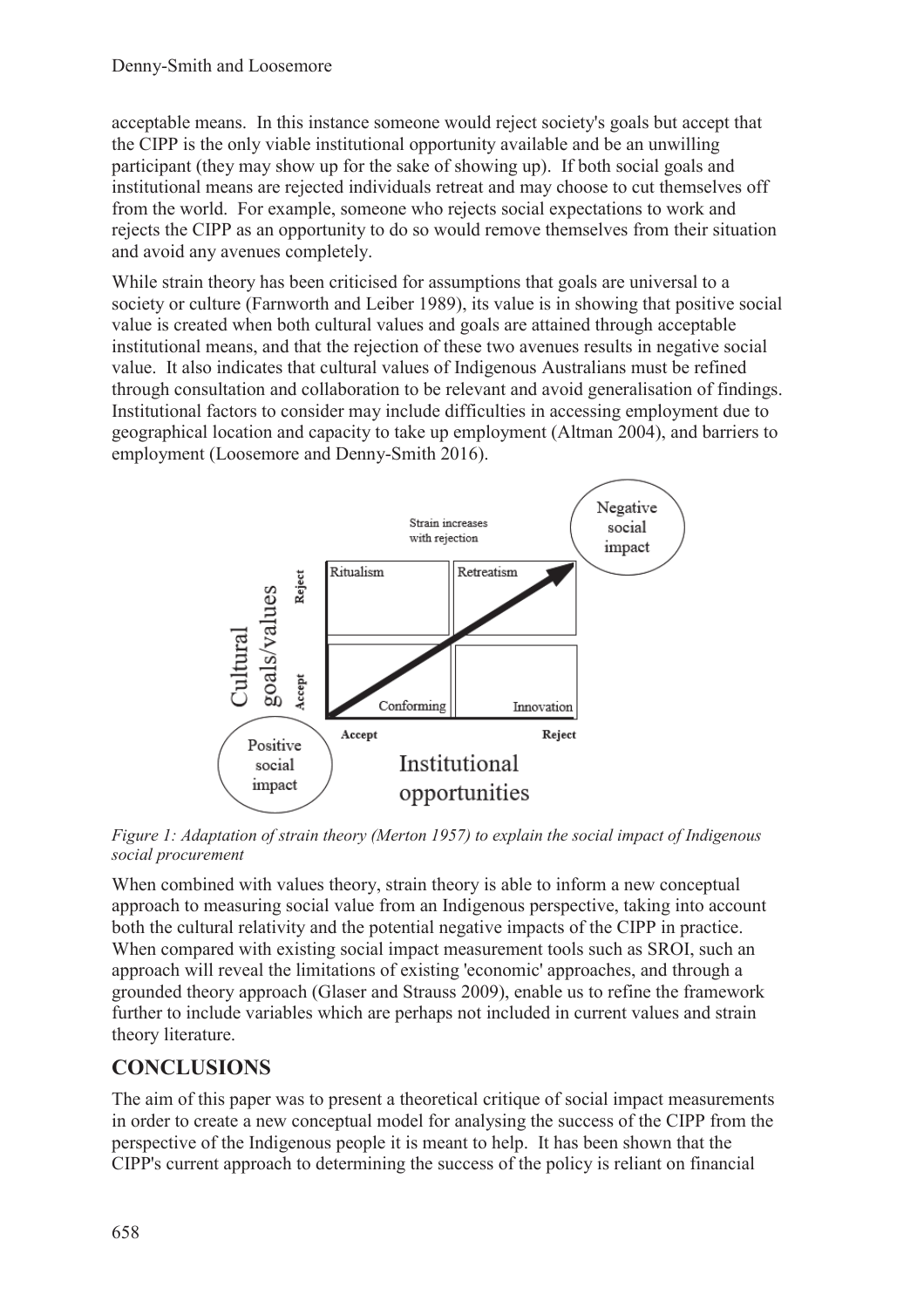information which may not be compatible with Indigenous worldviews and values. A critical review of the literature has shown that current approaches to social value are financial in nature, and are likely to be largely meaningless to the Indigenous community it seeks to empower.

This paper has shown that a combination of values and strain theory represents a promising conceptual foundation to address this problem. A new approach to social value measurement from an Indigenous perspective informed by these theories has the potential to holistically capture Indigenous views of what is perceived to be of social value and produce information on the success of the CIPP in a way that is relevant and relatable to the Indigenous community it is meant to help.

#### **REFERENCES**

- Altman, J C (2004) Economic development and Indigenous Australia: contestations over property, institutions and ideology. *The Australian Journal of Agricultural and Resource Economics*, **48**(3), 513-34.
- Arvidson, M, Lyon, F, McKay, S and Moro, D (2013) Valuing the social? The nature and controversies of measuring social return on investment (SROI). *Voluntary Sector Review*, **4**(1), 3-18.
- Australian Government (2015) *Commonwealth Indigenous Procurement Policy: 1 July 2015*. Canberra: Australian Government.
- Barraket, J and Weissman, J (2009) *Social Procurement and Its Implications for Social Enterprise: A Literature Review, Working Paper No. CPNS 48*. Queensland University of Technology, Brisbane: The Australian Centre for Philanthropy and Nonprofit Studies.
- Barraket, J, Mason, C and Blain, B (2016) *Finding Australia's Social Enterprise Sector 2016: Final Report*. Hawthorn: Centre for Social Impact Swinburne.
- Beschorner, T (2014) Creating shared value: The one-trick pony approach. *Business Ethics Journal Review*, **1**(17), 106-12.
- Bonwick, M and Daniels, M (2014) *Corporate Social Procurement in Australia: Business Creating Social Value*. Melbourne: Social Traders.
- Bridgeman, J, Maple, P, Murdoch, A, Hardy, S and Townley, C 2016, Demonstrating the social value of a schools engagement program: Introducing young people to the construction professions. *In*: Chan, P W and Neilson, C J (Eds.) *Proceedings of the 32nd Annual ARCOM Conference*, 5-7 September 2016, Manchester UK. Association of Researchers in Construction Management, 1007-1016.
- Burkett, I (2014) *Social Procurement in Australia: Adding Social Benefits to Public, Private and Nonprofit Sector Purchasing and Procurement*. Sydney: Centre for Social Impact, University of New South Wales.
- Clifford, J, Hehenberger, L and Fantini, M (2014) *Proposed Approaches to Social Impact Measurement in European Commission Legislation and Practice Relating to EuSEFs and the EaSI: GECES Sub-group on impact measurement 2014*. Luxembourg: European Commission.
- Cooke, M, Mitrou, F, Lawrence, D, Guimond, E and Beavon, D (2007) Indigenous well-being in four countries: An application of the UNDP's Human Development Index to Indigenous peoples in Australia, Canada, New Zealand, and the United States. *BMC International Health and Human Rights*, **7**(9), 87-105.
- Crane, A, Palazzo, G, Spence, L J and Matten, D (2014) Contesting the value of creating shared value. *California Management Review*, **56**(2), 130-53.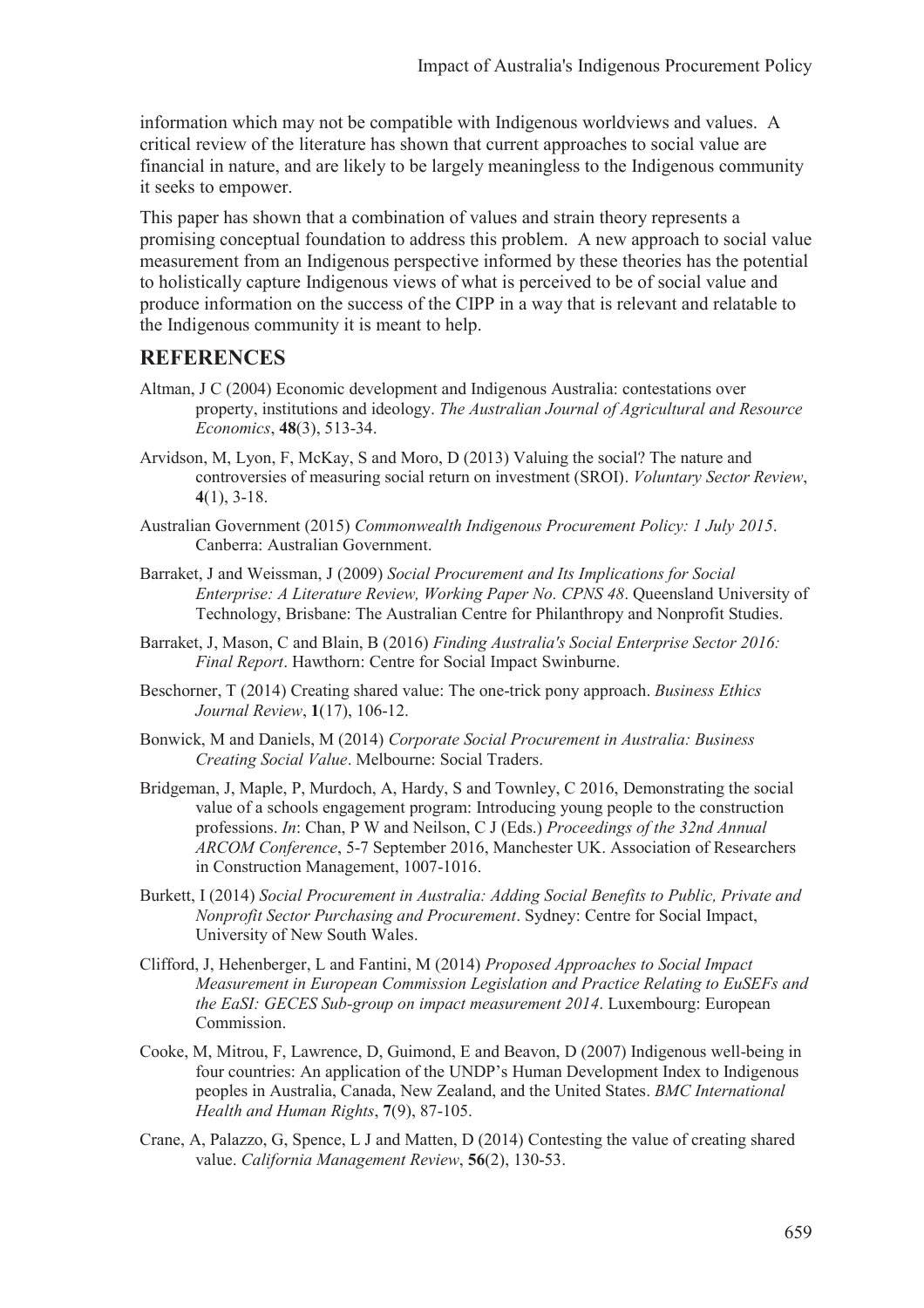- Department of the Prime Minister and Cabinet (2017) *Closing the gap: Prime Minister's report 2017*. Canberra: Australian Government.
- Dey, C and Gibbon, J (2017) Moving on from scaling up: further progress in developing social impact measurement in the Third Sector. *Social and Environmental Accountability Journal*, **37**(1), 66-72.
- Farnworth, M and Leiber, M J (1989) Strain theory revisited: Economic goals, educational means, and delinquency. *American Sociological Review*, **54**(2), 263-274.
- Gibbon, J and Dey, C (2011) Developments in social impact measurement in the Third Sector: Scaling up or dumbing down? *Social and Environmental Accountability Journal*, **31**(1), 63-72.
- Glaser, B G and Strauss, A L (2009) *The Discovery of Grounded Theory: Strategies for Qualitative Research Revised Edition*. New Brunswick, USA: Transaction Publishers.
- Gray, M, Hunter, B and Biddle, N (2014) *The Economic And Social Benefits Of Increasing Indigenous Employment, CAEPR Topical Issue No. 1/2014*. Australian National University, Canberra: Centre for Aboriginal Economic Policy Research.
- Hampton, R and Toombs, M (2013) Culture, identity and Indigenous Australian people. *In*: R Hampton and M Toombs (Eds.) *Indigenous Australians and Health: The Wombat in the Room*. South Melbourne, Oxford University Press.
- Haski-Leventhal, D and Mehra, A (2016) Impact measurement in social enterprises: Australia and India. *Social Enterprise Journal*, **12**(1), 78-103.
- Helmke, G and Levitsky, S (2004) Informal institutions and comparative politics: A research agenda. *Perspectives on Politics*, **2**(4), 725-740.
- Kahn, J G, Pinkerton, S D and Holtgrave, D R (2002) *Can Cost-Effectiveness Analysis Help In HIV Prevention? Fact Sheet #12ER*. University of California, San Francisco: Center for AIDS Prevention Studies.
- Kapuscinski, C A (2013) Indigenous disadvantage in an historical perspective: the evidence of the last thirty years. *In*: D Butler and M Mangano (Eds.) *Beyond the frontiers: New directions in Economics*, 7-10 July 2013, Murdoch University, Perth: Economic Society of Australia.
- Loosemore, M and Denny-Smith, G (2016) Barriers to Indigenous enterprise in the Australian construction industry. *In*: Chan, P W and Neilson, C J (Eds.) *Proceedings of the 32nd Annual ARCOM Conference*, 5-7 September 2016, Manchester UK. Association of Researchers in Construction Management, 629-638.
- Loosemore, M and Higgon, D (2015) *Social Enterprise in the Construction Industry: Building Better Communities*. Oxon: Routledge.
- Mah, E (2014) An evaluation of Canada's procurement policies for Aboriginal business. *Manitoba Policy Perspectives*, **1**(1), 65-81.
- Maier, F, Schober, C, Simsa, R and Millner, R (2015) SROI as a method for evaluation research: Understanding merits and limits. *VOLUNTAS: International Journal of Voluntary and Nonprofit Organizations*, **26**(5), 1805-30.
- Merton, R K (1957) *Social Theory And Social Structure, Revised Edition*. New York: Free Press.
- Muir, K and Bennett, S (2014) *The Compass: Your Guide To Social Impact Measurement*. Sydney: The Centre for Social Impact.
- Mulgan, G (2010) *Measuring Social Value: Briefing for Members*. Brussels: Eurodiaconia.
- Nicholls, J, Lawlor, E, Neitzert, E and Goodspeed, T (2012) *A Guide To Social Return On Investment*, Liverpool. The SROI Network (now Social Value UK).